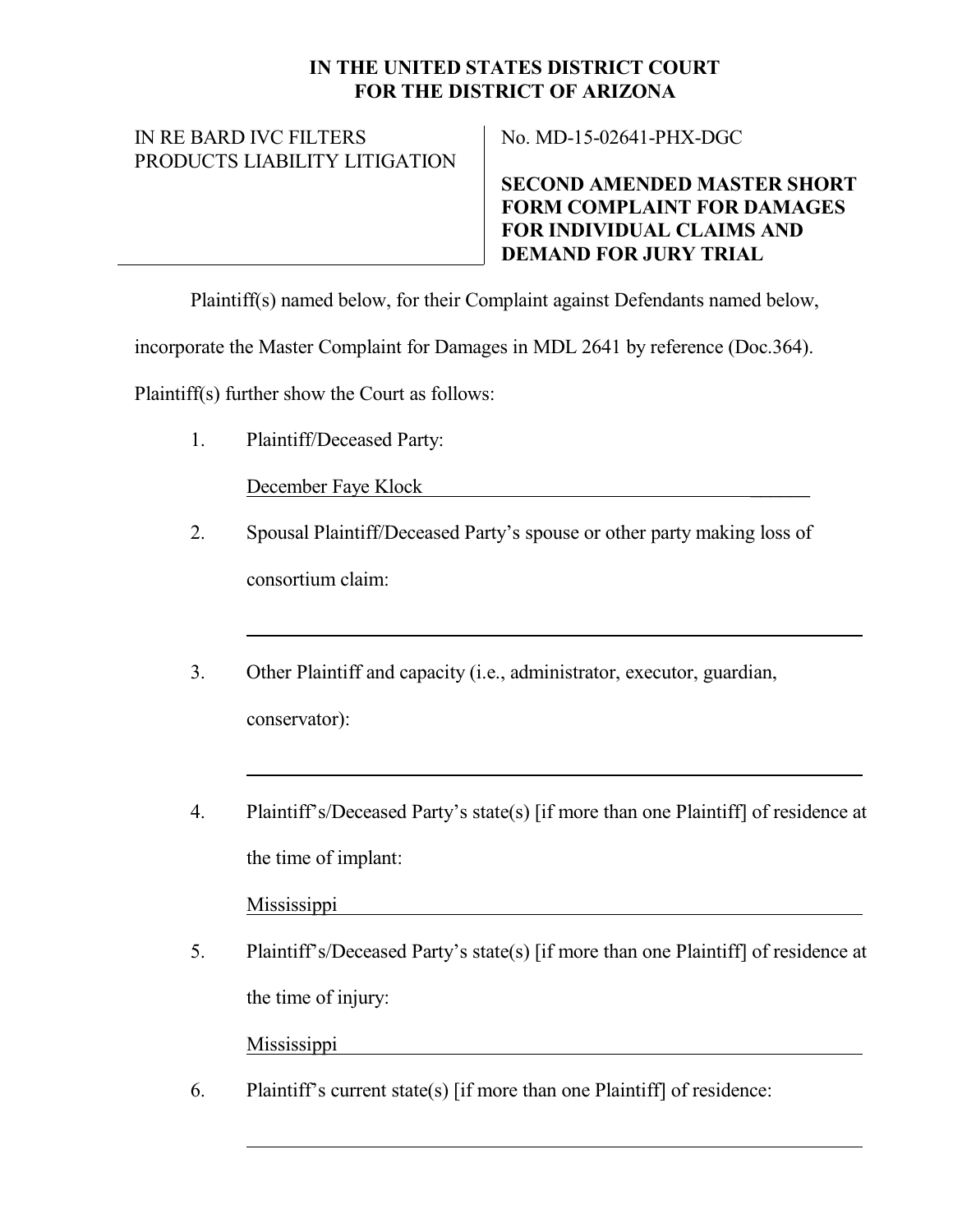| $\mathbf 1$    | 7.  | District Court and Division in which venue would be proper absent direct filing: |  |  |  |  |
|----------------|-----|----------------------------------------------------------------------------------|--|--|--|--|
| $\overline{2}$ |     |                                                                                  |  |  |  |  |
| 3              |     | United States District Court - Southern District of Mississippi                  |  |  |  |  |
| 4              | 8.  | Defendants (check Defendants against whom Complaint is made):                    |  |  |  |  |
| 5              |     | C.R. Bard Inc.<br>X                                                              |  |  |  |  |
| 6              |     | Bard Peripheral Vascular, Inc.<br>X                                              |  |  |  |  |
| 7              | 9.  | Basis of Jurisdiction:                                                           |  |  |  |  |
| 8              |     | X<br>Diversity of Citizenship                                                    |  |  |  |  |
| 9              |     | Other:<br>$\Box$                                                                 |  |  |  |  |
| 10             |     | Other allegations of jurisdiction and venue not expressed in Master<br>a.        |  |  |  |  |
| 11             |     | Complaint:                                                                       |  |  |  |  |
| 12             |     |                                                                                  |  |  |  |  |
| 13             |     |                                                                                  |  |  |  |  |
| 14             |     |                                                                                  |  |  |  |  |
| 15             | 10. | Defendants' Inferior Vena Cava Filter(s) about which Plaintiff(s) is making a    |  |  |  |  |
| 16             |     | claim (Check applicable Inferior Vena Cava Filter(s)):                           |  |  |  |  |
| 17             |     | Recovery® Vena Cava Filter<br>$\Box$                                             |  |  |  |  |
| 18             |     | G2 <sup>®</sup> Vena Cava Filter<br>$\Box$                                       |  |  |  |  |
| 19             |     | G2 <sup>®</sup> Express Vena Cava Filter<br>$\Box$                               |  |  |  |  |
| 20             |     | G2 <sup>®</sup> X Vena Cava Filter<br>$\Box$                                     |  |  |  |  |
|                |     | Eclipse® Vena Cava Filter<br>X                                                   |  |  |  |  |
|                |     | Meridian <sup>®</sup> Vena Cava Filter<br>$\Box$                                 |  |  |  |  |
|                |     |                                                                                  |  |  |  |  |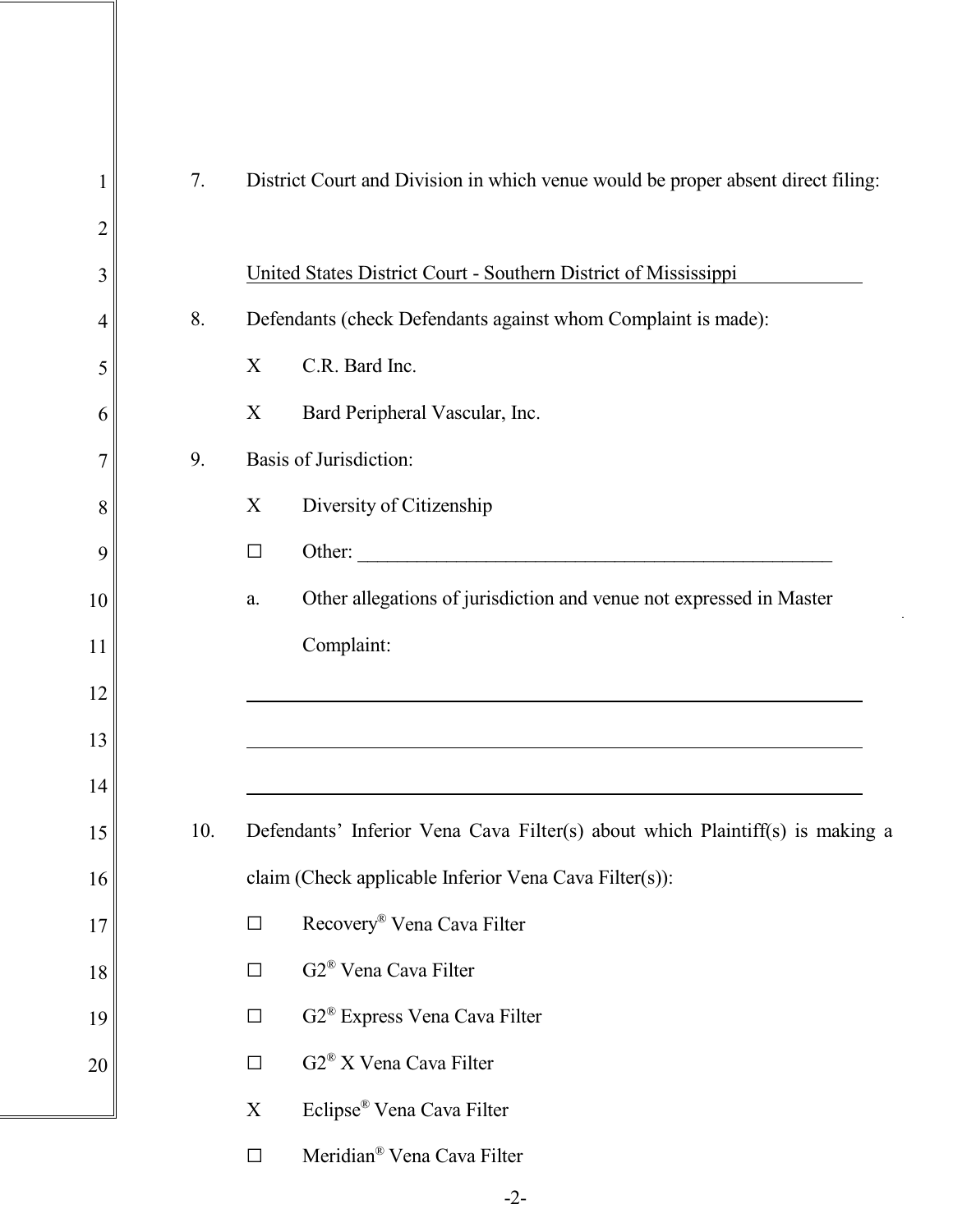| 1              |     | $\Box$                                                  | Denali <sup>®</sup> Vena Cava Filter |                                                                     |
|----------------|-----|---------------------------------------------------------|--------------------------------------|---------------------------------------------------------------------|
| $\overline{c}$ |     | $\Box$                                                  | Other:                               |                                                                     |
| 3              | 11. |                                                         |                                      | Date of Implantation as to each product:                            |
| 4              |     |                                                         | March 13, 2014                       |                                                                     |
| 5              |     |                                                         |                                      |                                                                     |
| 6              | 12. | Counts in the Master Complaint brought by Plaintiff(s): |                                      |                                                                     |
| 7              |     | X                                                       | Count I:                             | Strict Products Liability - Manufacturing Defect                    |
| 8              |     | X                                                       | Count II:                            | Strict Products Liability - Information Defect (Failure to          |
| 9              |     |                                                         | Warn)                                |                                                                     |
| 10             |     | X                                                       | Count III:                           | Strict Products Liability – Design Defect                           |
| 11             |     | X                                                       | Count IV:                            | Negligence - Design                                                 |
| 12             |     | X                                                       | Count V:                             | Negligence - Manufacture                                            |
| 13             |     | $\Box$                                                  | Count VI:                            | Negligence - Failure to Recall/Retrofit                             |
| 14             |     | X                                                       | Count VII:                           | Negligence – Failure to Warn                                        |
| 15             |     | $\Box$                                                  | Count VIII:                          | <b>Negligent Misrepresentation</b>                                  |
| 16             |     | X                                                       | Count IX:                            | Negligence Per Se                                                   |
| 17             |     | X                                                       | Count X:                             | <b>Breach of Express Warranty</b>                                   |
| 18             |     | X                                                       | Count XI:                            | <b>Breach of Implied Warranty</b>                                   |
| 19             |     | X                                                       | Count XII:                           | <b>Fraudulent Misrepresentation</b>                                 |
| 20             |     | X                                                       | Count XIII:                          | <b>Fraudulent Concealment</b>                                       |
|                |     | X                                                       |                                      | Count XIV: Violations of Applicable _________ (insert state) Law    |
|                |     |                                                         |                                      | Prohibiting Consumer Fraud and Unfair and Deceptive Trade Practices |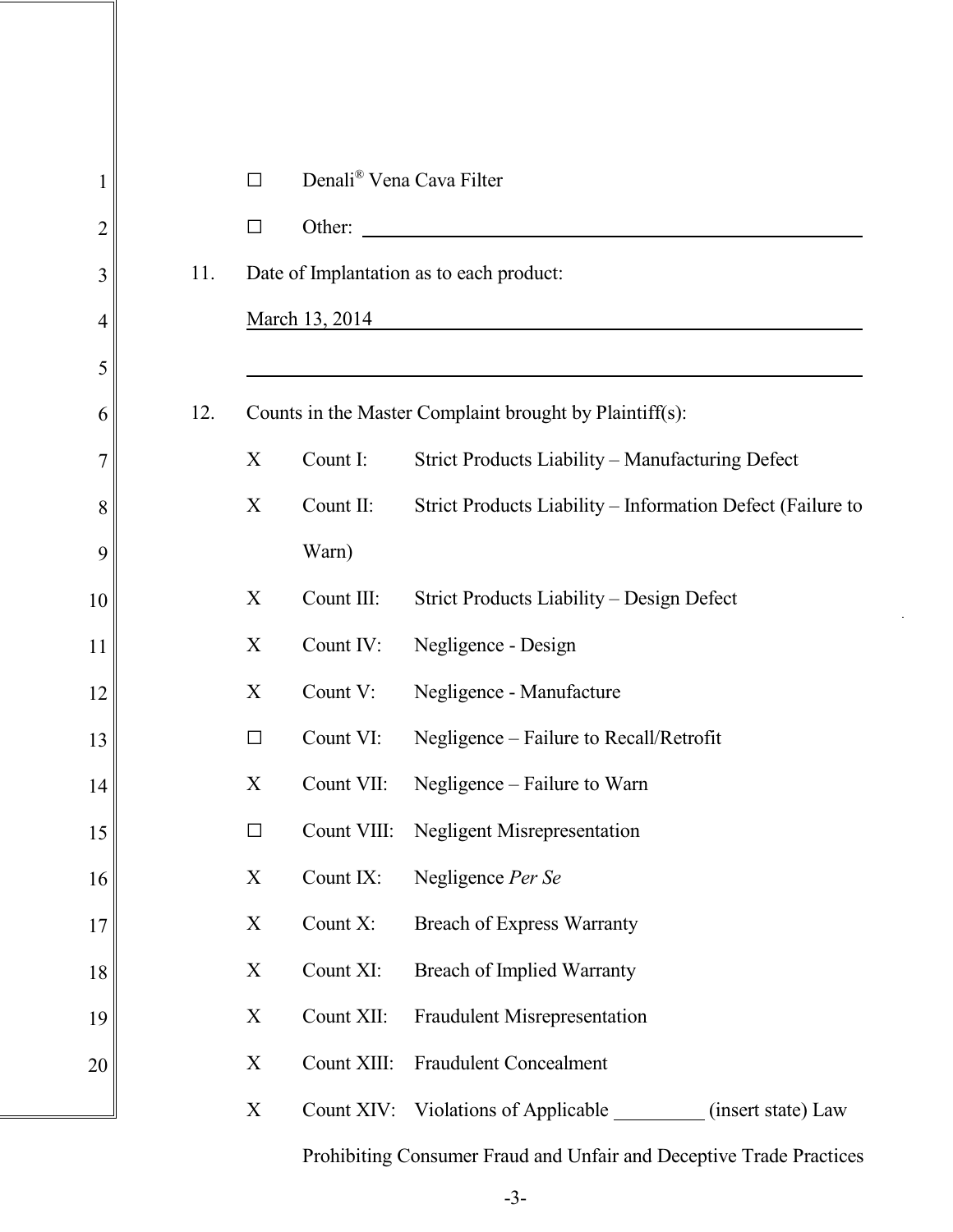| $\mathbf{1}$   |     | $\Box$      | Count XV: Loss of Consortium                                   |
|----------------|-----|-------------|----------------------------------------------------------------|
| $\overline{2}$ |     | $\Box$      | Count XVI: Wrongful Death                                      |
| $\overline{3}$ |     | $\Box$      | Count XVII: Survival                                           |
| $\overline{4}$ |     | $\mathbf X$ | <b>Punitive Damages</b>                                        |
| 5              |     | $\Box$      | Other $(s)$ :<br>(please state the facts supporting            |
| 6              |     |             | this Count in the space immediately below)                     |
| 7              |     |             |                                                                |
| 8              |     |             |                                                                |
| 9              |     |             |                                                                |
| 10             |     |             |                                                                |
| 11             |     |             |                                                                |
| 12             | 13. |             | Jury Trial demanded for all issues so triable?                 |
| 13             |     | X           | Yes                                                            |
| 14             |     | $\Box$      | N <sub>0</sub>                                                 |
| 15             |     |             | RESPECTFULLY SUBMITTED this 31 <sup>st</sup> day of May, 2016. |
| 16             |     |             |                                                                |
| 17             |     |             |                                                                |
| 18             |     |             |                                                                |
| 19             |     |             |                                                                |
| 20             |     |             |                                                                |
|                |     |             |                                                                |